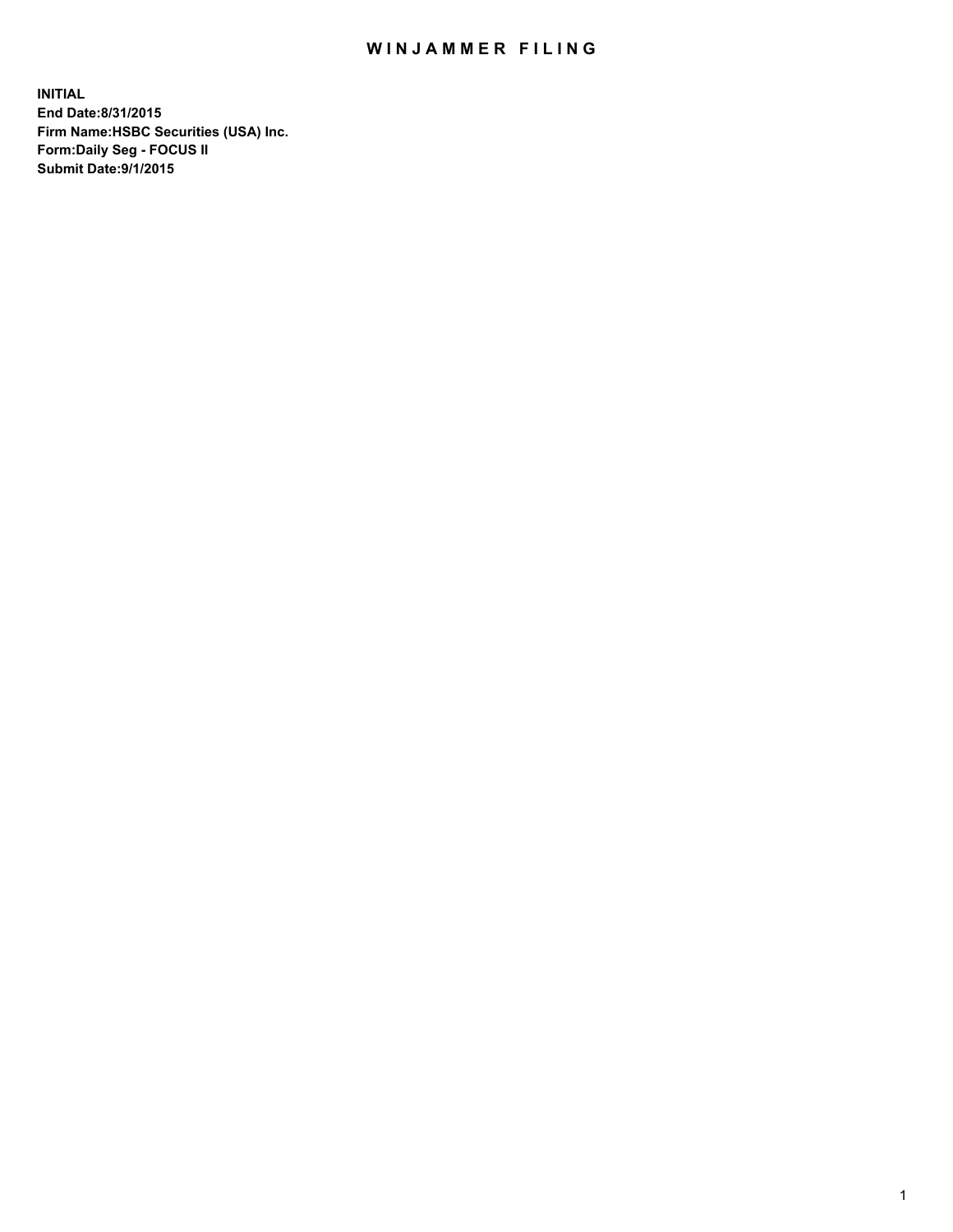## **INITIAL End Date:8/31/2015 Firm Name:HSBC Securities (USA) Inc. Form:Daily Seg - FOCUS II Submit Date:9/1/2015 Daily Segregation - Cover Page**

| Name of Company<br><b>Contact Name</b><br><b>Contact Phone Number</b><br><b>Contact Email Address</b>                                                                                                                                                                                                                         | <b>HSBC Securities (USA) Inc.</b><br>Steven richardson<br>212-525-6445<br>steven.richardson@us.hsbc.com |
|-------------------------------------------------------------------------------------------------------------------------------------------------------------------------------------------------------------------------------------------------------------------------------------------------------------------------------|---------------------------------------------------------------------------------------------------------|
| FCM's Customer Segregated Funds Residual Interest Target (choose one):<br>a. Minimum dollar amount: ; or<br>b. Minimum percentage of customer segregated funds required:%; or<br>c. Dollar amount range between: and; or<br>d. Percentage range of customer segregated funds required between:% and%.                         | 50,000,000<br>00<br>0 <sub>0</sub>                                                                      |
| FCM's Customer Secured Amount Funds Residual Interest Target (choose one):<br>a. Minimum dollar amount: ; or<br>b. Minimum percentage of customer secured funds required:%; or<br>c. Dollar amount range between: and; or<br>d. Percentage range of customer secured funds required between:% and%.                           | 10,000,000<br>0 <sub>0</sub><br>00                                                                      |
| FCM's Cleared Swaps Customer Collateral Residual Interest Target (choose one):<br>a. Minimum dollar amount: ; or<br>b. Minimum percentage of cleared swaps customer collateral required:%; or<br>c. Dollar amount range between: and; or<br>d. Percentage range of cleared swaps customer collateral required between:% and%. | 70,000,000<br><u>00</u><br><u>00</u>                                                                    |

Attach supporting documents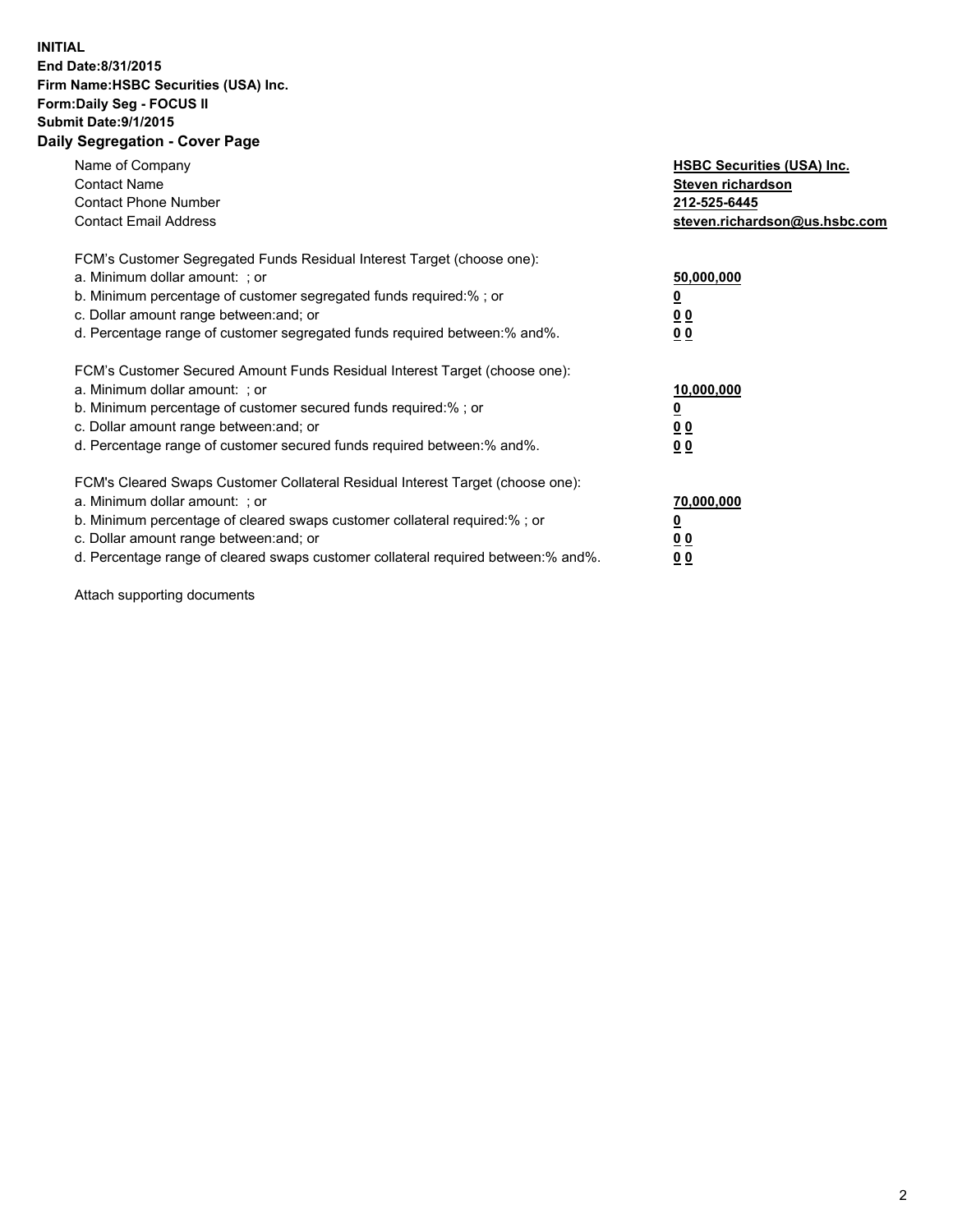**INITIAL End Date:8/31/2015 Firm Name:HSBC Securities (USA) Inc. Form:Daily Seg - FOCUS II Submit Date:9/1/2015 Daily Segregation - Secured Amounts** Foreign Futures and Foreign Options Secured Amounts Amount required to be set aside pursuant to law, rule or regulation of a foreign government or a rule of a self-regulatory organization authorized thereunder **0** [7305] 1. Net ledger balance - Foreign Futures and Foreign Option Trading - All Customers A. Cash **50,586,377** [7315] B. Securities (at market) **77,026,017** [7317] 2. Net unrealized profit (loss) in open futures contracts traded on a foreign board of trade **-7,581,136** [7325] 3. Exchange traded options a. Market value of open option contracts purchased on a foreign board of trade **0** [7335] b. Market value of open contracts granted (sold) on a foreign board of trade **0** [7337] 4. Net equity (deficit) (add lines 1. 2. and 3.) **120,031,258** [7345] 5. Account liquidating to a deficit and account with a debit balances - gross amount **7,298,170** [7351] Less: amount offset by customer owned securities **-2,392,332** [7352] **4,905,838** [7354] 6. Amount required to be set aside as the secured amount - Net Liquidating Equity Method (add lines 4 and 5) **124,937,096** [7355] 7. Greater of amount required to be set aside pursuant to foreign jurisdiction (above) or line 6. **124,937,095** [7360] FUNDS DEPOSITED IN SEPARATE REGULATION 30.7 ACCOUNTS 1. Cash in banks A. Banks located in the United States **10,052,641** [7500] B. Other banks qualified under Regulation 30.7 **0** [7520] **10,052,641** [7530] 2. Securities A. In safekeeping with banks located in the United States **77,026,017** [7540] B. In safekeeping with other banks qualified under Regulation 30.7 **0** [7560] **77,026,017** [7570] 3. Equities with registered futures commission merchants A. Cash **0** [7580] B. Securities **0** [7590] C. Unrealized gain (loss) on open futures contracts **0** [7600] D. Value of long option contracts **0** [7610] E. Value of short option contracts **0** [7615] **0** [7620] 4. Amounts held by clearing organizations of foreign boards of trade A. Cash **0** [7640] B. Securities **0** [7650] C. Amount due to (from) clearing organization - daily variation **0** [7660] D. Value of long option contracts **0** [7670] E. Value of short option contracts **0** [7675] **0** [7680] 5. Amounts held by members of foreign boards of trade A. Cash **80,683,779** [7700] B. Securities **0** [7710] C. Unrealized gain (loss) on open futures contracts **-7,581,136** [7720] D. Value of long option contracts **0** [7730] E. Value of short option contracts **0** [7735] **73,102,643** [7740] 6. Amounts with other depositories designated by a foreign board of trade **0** [7760] 7. Segregated funds on hand **0** [7765] 8. Total funds in separate section 30.7 accounts **160,181,301** [7770] 9. Excess (deficiency) Set Aside for Secured Amount (subtract line 7 Secured Statement Page 1 from Line 8) **35,244,206** [7380] 10. Management Target Amount for Excess funds in separate section 30.7 accounts **10,000,000** [7780] 11. Excess (deficiency) funds in separate 30.7 accounts over (under) Management Target **25,244,206** [7785]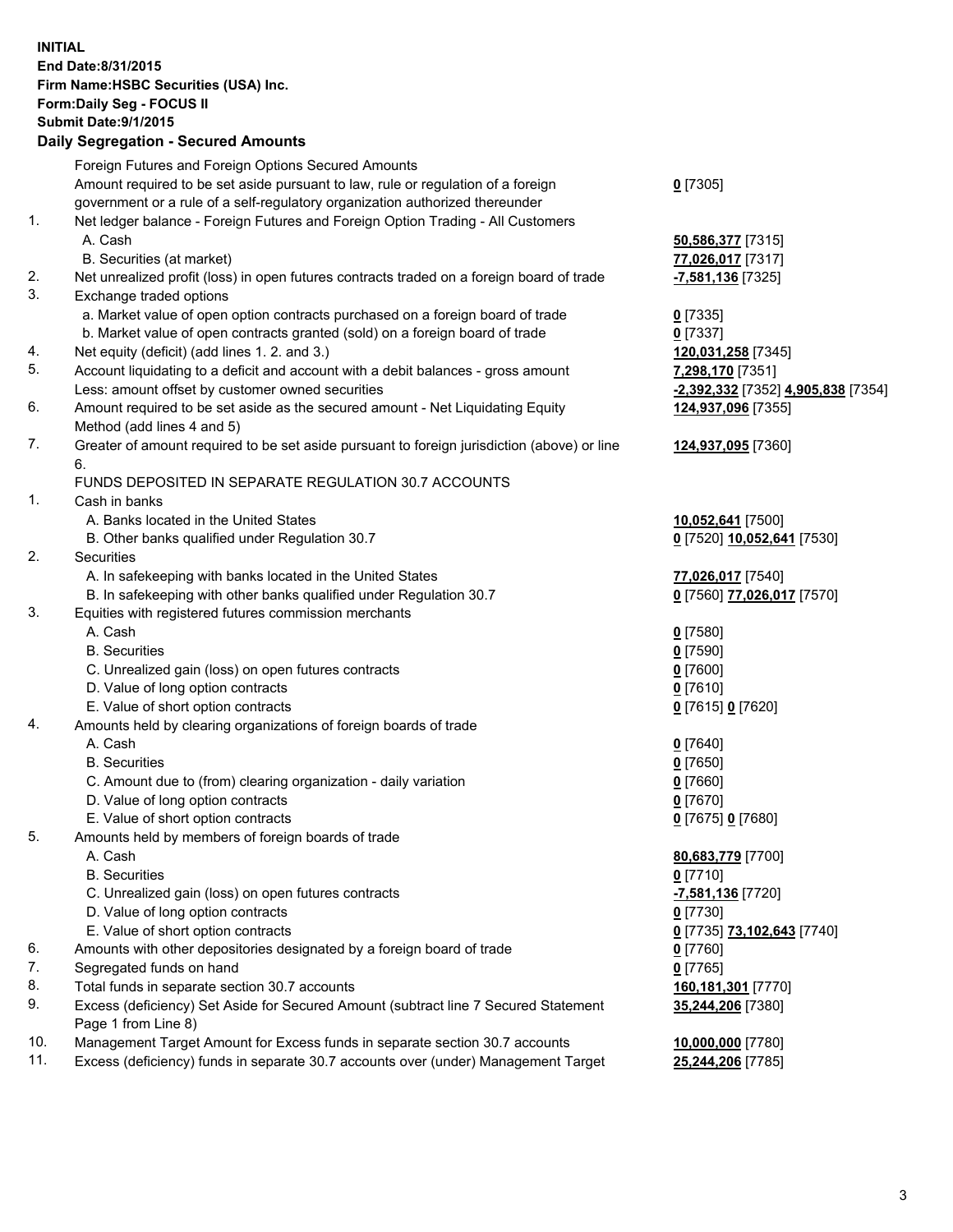| <b>INITIAL</b>                        |                                                                                      |                                                           |  |  |  |
|---------------------------------------|--------------------------------------------------------------------------------------|-----------------------------------------------------------|--|--|--|
| End Date: 8/31/2015                   |                                                                                      |                                                           |  |  |  |
| Firm Name: HSBC Securities (USA) Inc. |                                                                                      |                                                           |  |  |  |
|                                       | Form: Daily Seg - FOCUS II                                                           |                                                           |  |  |  |
|                                       | <b>Submit Date: 9/1/2015</b>                                                         |                                                           |  |  |  |
|                                       | Daily Segregation - Segregation Statement                                            |                                                           |  |  |  |
|                                       |                                                                                      |                                                           |  |  |  |
|                                       | SEGREGATION REQUIREMENTS(Section 4d(2) of the CEAct)                                 |                                                           |  |  |  |
| 1.                                    | Net ledger balance                                                                   |                                                           |  |  |  |
|                                       | A. Cash                                                                              | 659,356,793 [7010]                                        |  |  |  |
|                                       | B. Securities (at market)                                                            | 826,491,230 [7020]                                        |  |  |  |
| 2.                                    | Net unrealized profit (loss) in open futures contracts traded on a contract market   | -457,059,399 [7030]                                       |  |  |  |
| 3.                                    | Exchange traded options                                                              |                                                           |  |  |  |
|                                       | A. Add market value of open option contracts purchased on a contract market          | 123,537,205 [7032]                                        |  |  |  |
|                                       | B. Deduct market value of open option contracts granted (sold) on a contract market  | -21,806,387 [7033]                                        |  |  |  |
| 4.<br>5.                              | Net equity (deficit) (add lines 1, 2 and 3)                                          | 1,130,519,442 [7040]                                      |  |  |  |
|                                       | Accounts liquidating to a deficit and accounts with                                  |                                                           |  |  |  |
|                                       | debit balances - gross amount                                                        | <b>24,145,621</b> [7045]                                  |  |  |  |
| 6.                                    | Less: amount offset by customer securities                                           | -23,874,569 [7047] 271,052 [7050]<br>1,130,790,494 [7060] |  |  |  |
|                                       | Amount required to be segregated (add lines 4 and 5)<br>FUNDS IN SEGREGATED ACCOUNTS |                                                           |  |  |  |
| 7.                                    | Deposited in segregated funds bank accounts                                          |                                                           |  |  |  |
|                                       | A. Cash                                                                              |                                                           |  |  |  |
|                                       | B. Securities representing investments of customers' funds (at market)               | 210,432,041 [7070]<br>$0$ [7080]                          |  |  |  |
|                                       | C. Securities held for particular customers or option customers in lieu of cash (at  | 117,151,591 [7090]                                        |  |  |  |
|                                       | market)                                                                              |                                                           |  |  |  |
| 8.                                    | Margins on deposit with derivatives clearing organizations of contract markets       |                                                           |  |  |  |
|                                       | A. Cash                                                                              | 29,617,690 [7100]                                         |  |  |  |
|                                       | B. Securities representing investments of customers' funds (at market)               | 149,536,642 [7110]                                        |  |  |  |
|                                       | C. Securities held for particular customers or option customers in lieu of cash (at  | 709,339,639 [7120]                                        |  |  |  |
|                                       | market)                                                                              |                                                           |  |  |  |
| 9.                                    | Net settlement from (to) derivatives clearing organizations of contract markets      | <u>-51,308,244</u> [7130]                                 |  |  |  |
| 10.                                   | Exchange traded options                                                              |                                                           |  |  |  |
|                                       | A. Value of open long option contracts                                               | 123,537,205 [7132]                                        |  |  |  |
|                                       | B. Value of open short option contracts                                              | -21,806,387 [7133]                                        |  |  |  |
| 11.                                   | Net equities with other FCMs                                                         |                                                           |  |  |  |
|                                       | A. Net liquidating equity                                                            | 41,452,508 [7140]                                         |  |  |  |
|                                       | B. Securities representing investments of customers' funds (at market)               | $0$ [7160]                                                |  |  |  |
|                                       | C. Securities held for particular customers or option customers in lieu of cash (at  | $0$ [7170]                                                |  |  |  |
|                                       | market)                                                                              |                                                           |  |  |  |
| 12.                                   | Segregated funds on hand                                                             | $0$ [7150]                                                |  |  |  |
| 13.                                   | Total amount in segregation (add lines 7 through 12)                                 | 1,307,952,685 [7180]                                      |  |  |  |
| 14.                                   | Excess (deficiency) funds in segregation (subtract line 6 from line 13)              | 177,162,191 [7190]                                        |  |  |  |
| 15.                                   | Management Target Amount for Excess funds in segregation                             | 50,000,000 [7194]                                         |  |  |  |
| 16.                                   | Excess (deficiency) funds in segregation over (under) Management Target Amount       | 127, 162, 191 [7198]                                      |  |  |  |
|                                       | <b>Excess</b>                                                                        |                                                           |  |  |  |